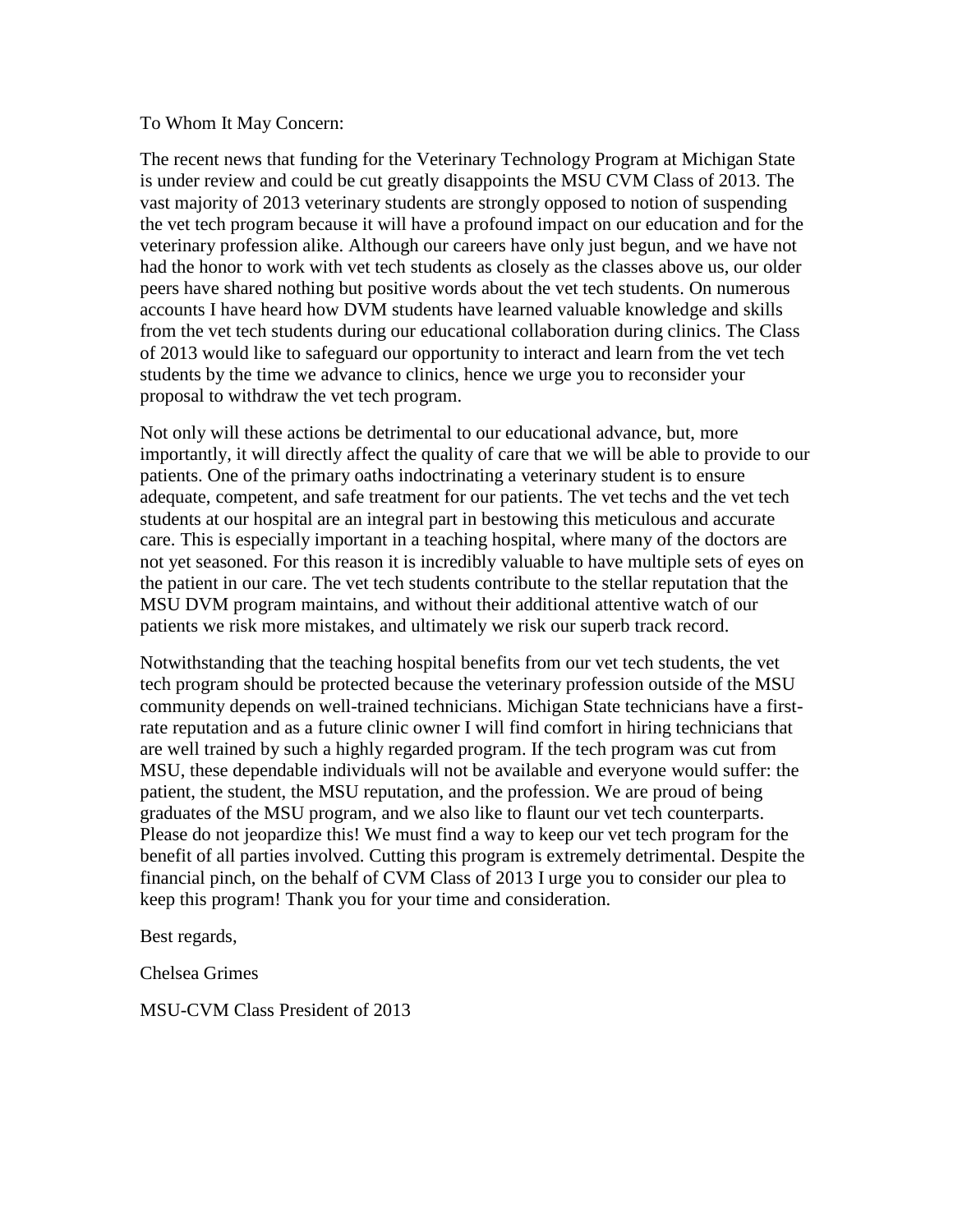To Whom It May Concern:

I am writing on behalf of the Michigan State University College of Veterinary Medicine Class of 2011. I am writing out of great concern over the decision to cut the Veterinary Technician program as a budget consideration. As future veterinarians, we understand that veterinary technicians are a vital, necessary resource for the success of any practice, and the success of patient care. The relationships forged between veterinarians and technicians are invaluable, and extremely important in veterinary medicine.

The major advantage shared by both veterinary and veterinary technician students at MSU was that we spend a significant amount of time on clinical rotations together. So, not only are both populations of students learning clinical thinking, problem solving, techniques, etc, but we are also learning how to work together to be successful in patient. This program is successful, and has been consistently successful because it integrates so much clinical medicine as well as utilizes the resources available at the veterinary teaching hospital. It is the only accredited technician program in the state, and so it is a major loss for not only the university, but also the state.

I understand that, in these economic times, budget cuts must be made, and money must be made available. I will not attempt to pretend that I know what cuts would have been more reasonable, or what amount of money needed to be freed up, but I do know that the long-term effects of this cut will not be positive. The immediate effect on the budget is apparent, and appears to be the best option, but I truly believe this will hurt the reputation of this prestigious college and program.

I encourage you to reconsider the decision to cut this valuable program. I am not sure what other options you have available, but I do know that other scenarios were presented for budget cuts in the College of Veterinary Medicine, and I would encourage you to look at not only the fiscal effects of these propositions, but also the long-term, reputational and public effects of these decisions.

As my class prepares to begin the clinical phase of our education, I can tell you now that the loss of this program will reverberate for the rest of our time here at CVM, and will be felt by every class in the future.

Thank you for your time and consideration.

Andrew Woolcock, DVM Candidate and the entire MSU CVM Class of 2011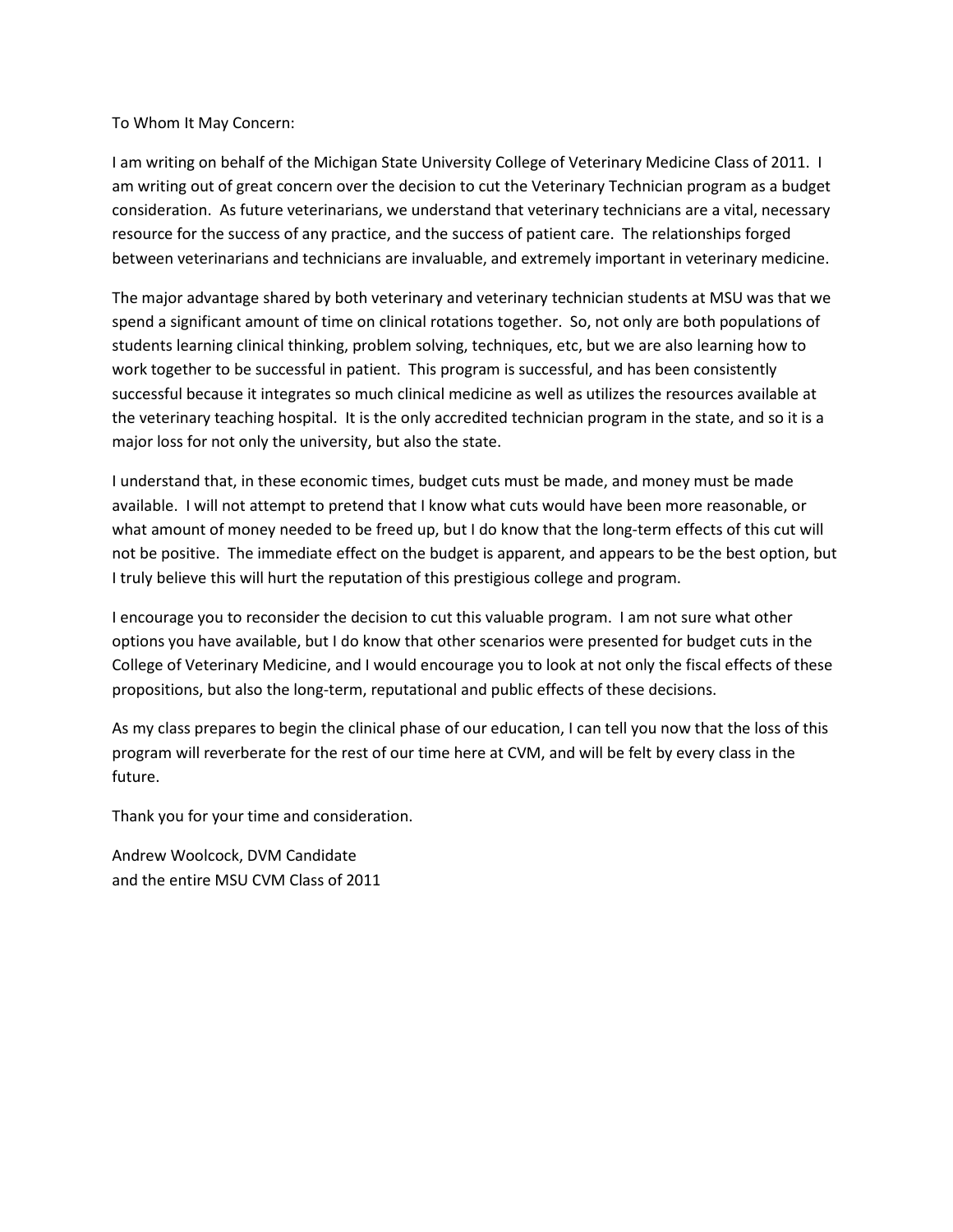To whom it may concern,

 I am writing to you and speaking on behalf of the MSU CVM class of 2010. As a class, we are very much against the cutbacks that are planned for the Veterinary technician program at MSU. While we are aware of the recent financial difficulties regarding this program, we can argue that the teaching provided by the technicians that have graduated from here is invaluable to our own education. These technicians are training us every day, with a skill and training that has been cultivated right here at MSU.

Also, working with veterinary technician students has been an excellent way to begin practicing teamwork and time efficiency. Our understanding of one another improves greatly as we learn together under the same instructions and ideals. We are often humbled by technician student's skill and knowledge, and we feel secure in knowing that MSU is training them.

 One would think that the purpose of a Veterinary School would be to teach and train the best Veterinarians it can, but it needs to do so much more than that. I guess I just don't see how cutting the veterinary technician program would help achieve the high standards that we have always held ourselves to. We need these technicians, and we need them to be held to the level of excellence that MSU provides. We must find a way to preserve this vitally important program, for the technicians who want the best training possible, and the future veterinarians who rely so heavily on them.

Best Regards,

David Emery Michigan State University College of Veterinary Medicine Class of 2010, President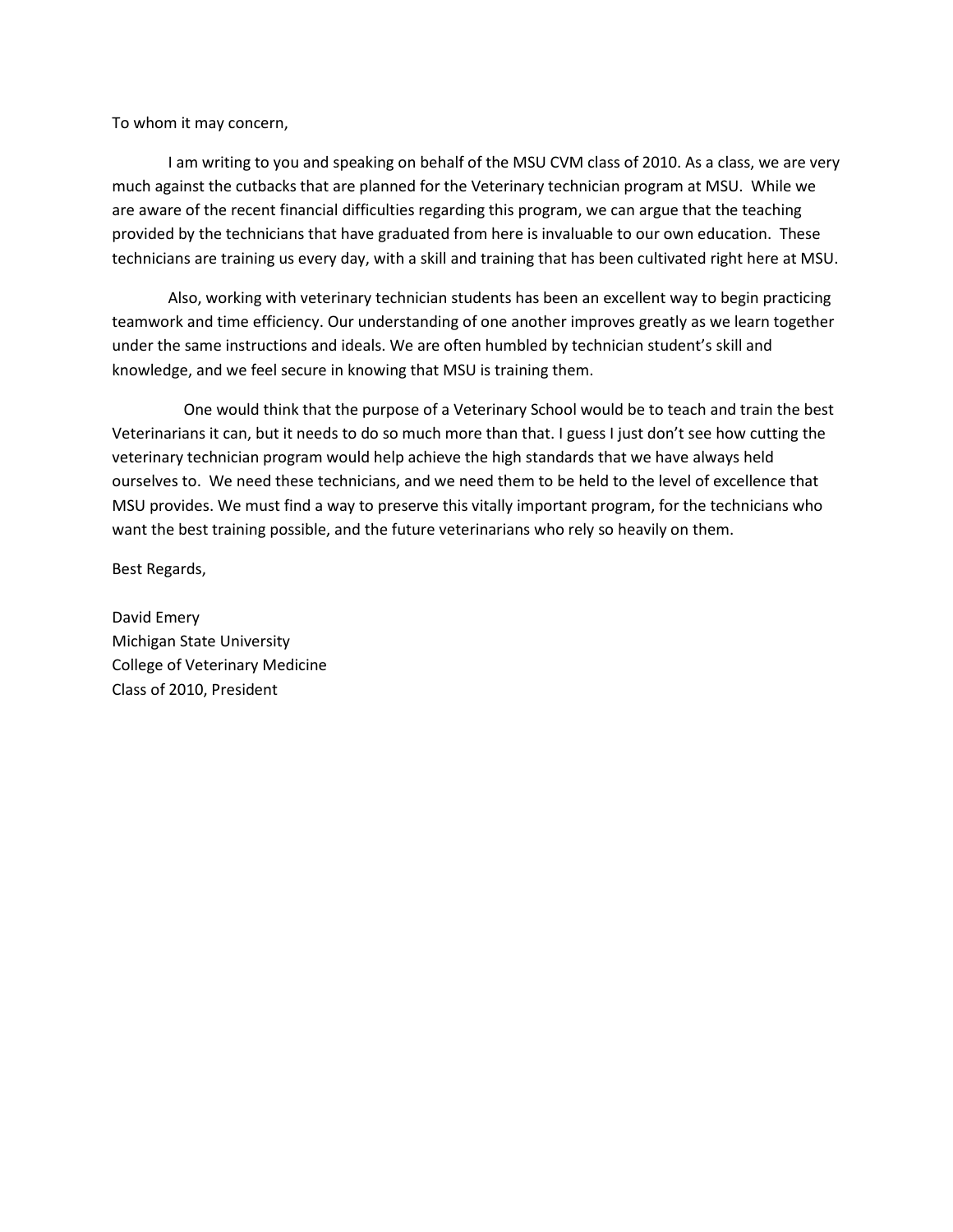| From:    |                                       |
|----------|---------------------------------------|
| To:      |                                       |
| Subject: | Veterinary Technology Program Cut     |
| Date:    | Tuesday, December 08, 2009 1:39:21 PM |

## Sandra,

My name is Anna Machowicz and I am a student at Michigan State University. My major is currently veterinary technology, and I will be applying to the program this year. I have had a love for animals since I was very young, and MSU has always been my school of choice. Coming here for veterinary technology seemed like the perfect option until the program cut was proposed. If the program is in fact cut, I, like many others, will have to change my major and take a different route. While other universities do offer the program, my funding is strictly limited to in-state schooling. My options, then, are limited as well. I wish to continue my education at MSU, but without the program, I may have to look elsewhere for some of the schooling I desire. Vet techs are constantly in need, and I feel cutting the program will not lead to much benefit overall.

Thank you for your consideration.

Anna Machowicz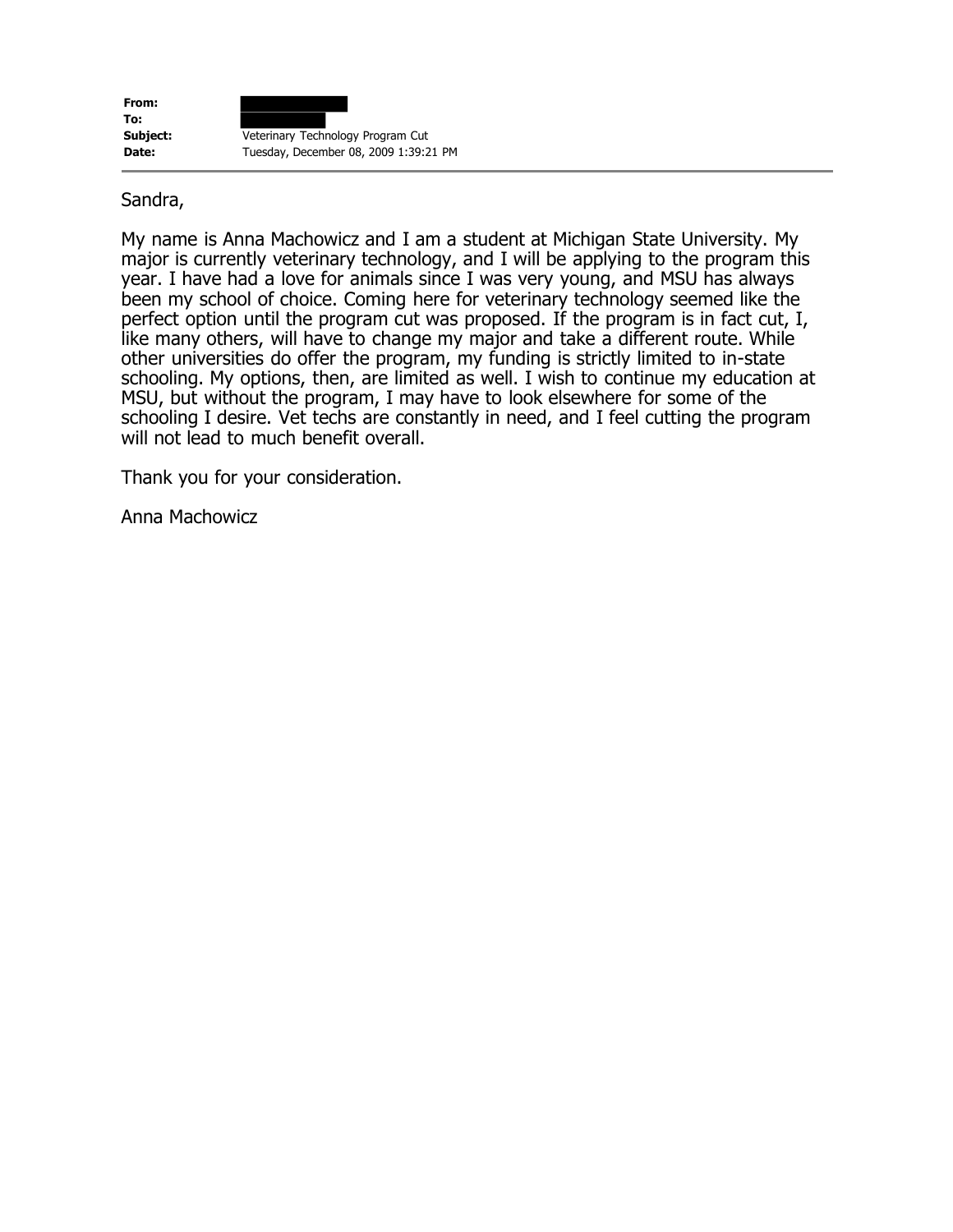

## Dear Sandra Walther,

Hello, my name is Emily Mohler, and i'm an aspiring vet tech student at Michigan State University. Cutting the Veterinary Technology Program at Michigan State University will put me in a huge hole. All I have ever wanted to do is go to school to get my bachelors in Veterinary Technology, what will i do if this program gets cut? I have always wanted to do this since i was little, almost every summer throughout high school i was volunteering at the local vet clinic, working up to get hours so i could apply for vet tech school. Were all of those hours wasted now? I recently had a meeting with Doris Roberson to discuss my options, she said that the closest place to get my bachelors degree in vet tech was at Purdue, unless i settle for an associates at a community college. Being accepted into Michigan State with them knowing i had an interest in vet tech, they should have notified me that they were thinking about cutting the program. No warning was ever provided to me about this idea. I felt that once i was accepted, i could continue on with my dreams. Now i find out that if i want to pursue this i will have to go out of state and some how come up with the money to pay out of state tuition. If this program is cut will assistance financially be provided to those they are getting rid of their major? I am disappointed with the fact i was not told of this issue before i accepted acceptance to Michigan State, i could have saved money, time, and more if i were to start my dream career off at a different college that would have a vet tech program. My plan for the longest time was graduating from Michigan State with a bachelors in Vet Tech, please make it so that can still happen. I have higher standard for myself han going to a community college to do this. Please do all in your power to make sure the Vet tech program stays at state. I honestly don't know what else i would do. Not only is this issue effect me scholarly but emotionally as well, if i can't go though with this i feel like i would be letting down those that have always encouraged me to come to the best vet school around to pursue my dreams, and at most my grandma who i promised i would go though with my dreams. Please keep this program at Michigan State University. I appreciate you taking time out of your day to read this, it really means a lot to me and all the other aspiring vet techs here. Thank You again.

-Emily Mohler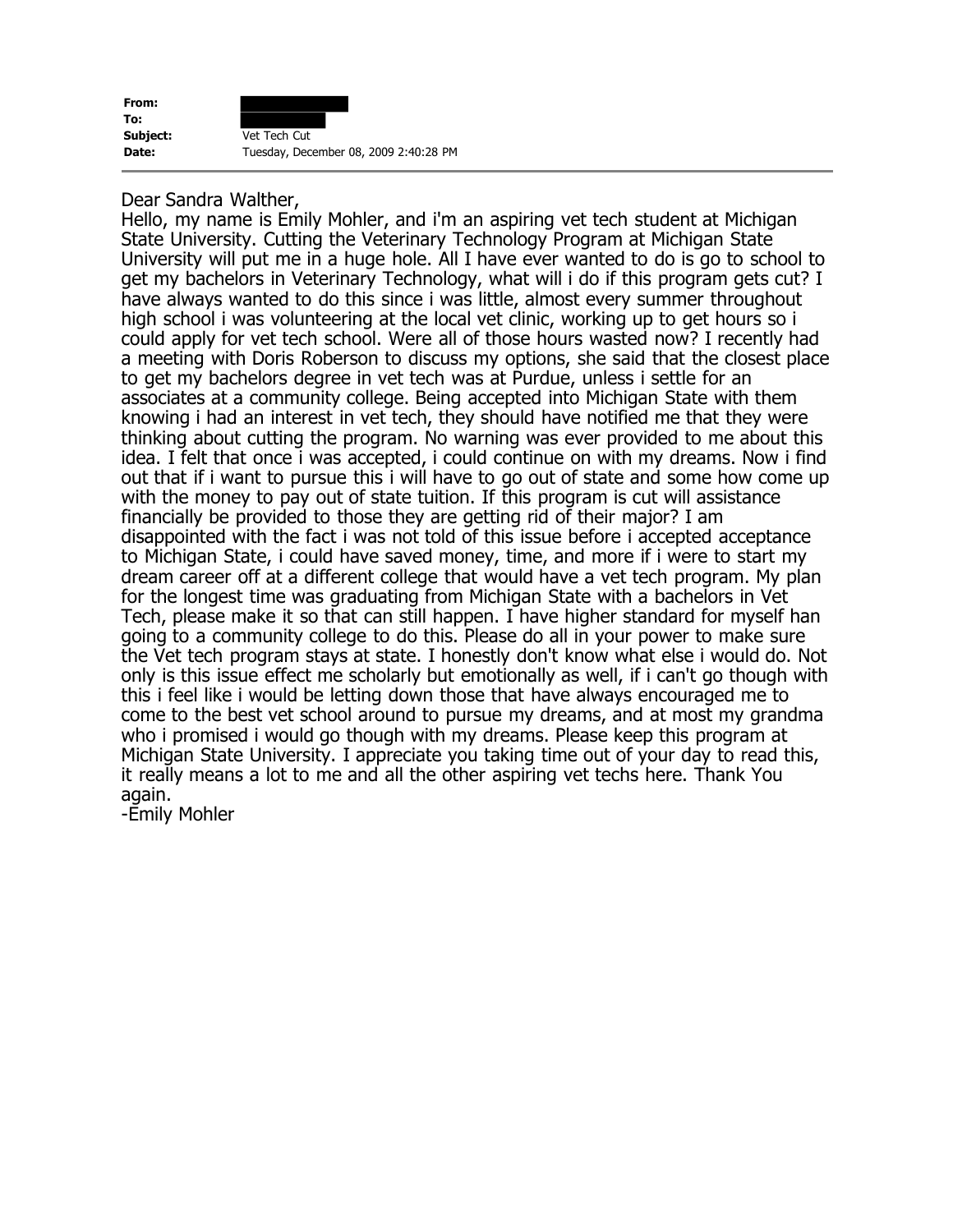

I am writing to ask you to please consider keeping the vet tech program active at MSU. Our daughter is just completing her first semester at MSU and is very happy there. Since she has been a young child, it has been her dream to attend MSU and go into the veterinary field. Our daughter, Emily Mohler, was active in 4-H for 9 years and attended Exploration Days at MSU 8 years. Spending so much time at MSU with her 4-H activities helped her decide that her future would be there. Emily also attended a summer veterinary camp on campus there the summer following her 8th grade year in school. Emily has always wanted to go into the veterinary field of study. During her junior year of high school, she completed a year long "less than class size" program through our local Vo-Tech center. During that year she spent half of each school day at Dr. Nancy Kelly's Veterinary Clinic learning everything about a veterinary business. That year of hands on experience confirmed her decision. She wanted to attend MSU to get her Vet Tech degree, and then possibly go on even further. Now, as she is finishing her first semester at MSU, she has learned that the program is in danger of being dropped. I am writing to ask you to please reconsider. This is a program that is very important to many people (and animals). Our daughter has been planning this career at MSU for many many years, and now that she has started, it could be taken away. I am sure there are many other students in the same situation as our Emily. Please keep the Vet Tech program alive at Michigan State University. Thank you for taking the time to read my concerns.

Sincerely,

Ronda Mohler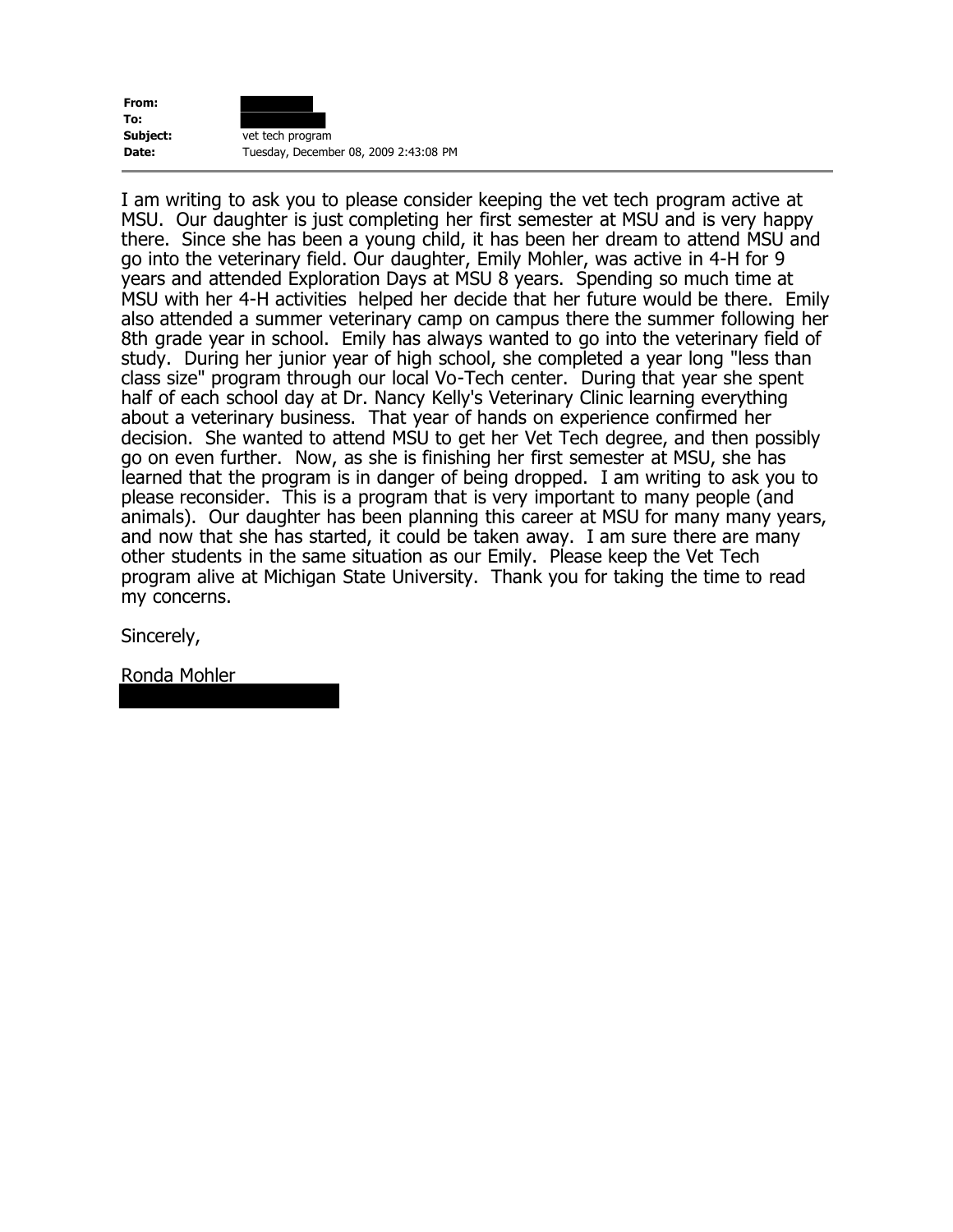

Hi, my name is Robin Schnabel and I am opposed to the veterinary technology program cut. I was extremely disappointed and worried to find out that this program may be cut from MSU. I have wanted to become a LVT since childhood and my goal all throughout highschool was to get into MSU so I could begin the coursework for the LVT program here at MSU. I have worked extremely hard in all of my classes and am applying for the veterinary technology program this year. The only reason I chose to come to MSU was for the veterinary program. Very few schools in michigan actually offer a bachelors degree for veterinary technology and I think it would be awful for the program to be cut because I am sure that there are many people like me who are extremely devoted towards the LVT program here at MSU. Without this program I would not have chosen to come to MSU and I would have attended a college near my home to save on housing. Financially, MSU was a horrible choice for me because I had to take out several student loans to cover the amount my financial aid did not cover. I am sure that many students like me would no longer chose to attend MSU if the veterinary technology program was cut. The only career choice I want is to become a LVT and with there being very few schools in michigan that offer the program, I think it would be a huge mistake to cut the program.

I hope my input helps persuade the board to keep the program. sincerely, Robin Schnabel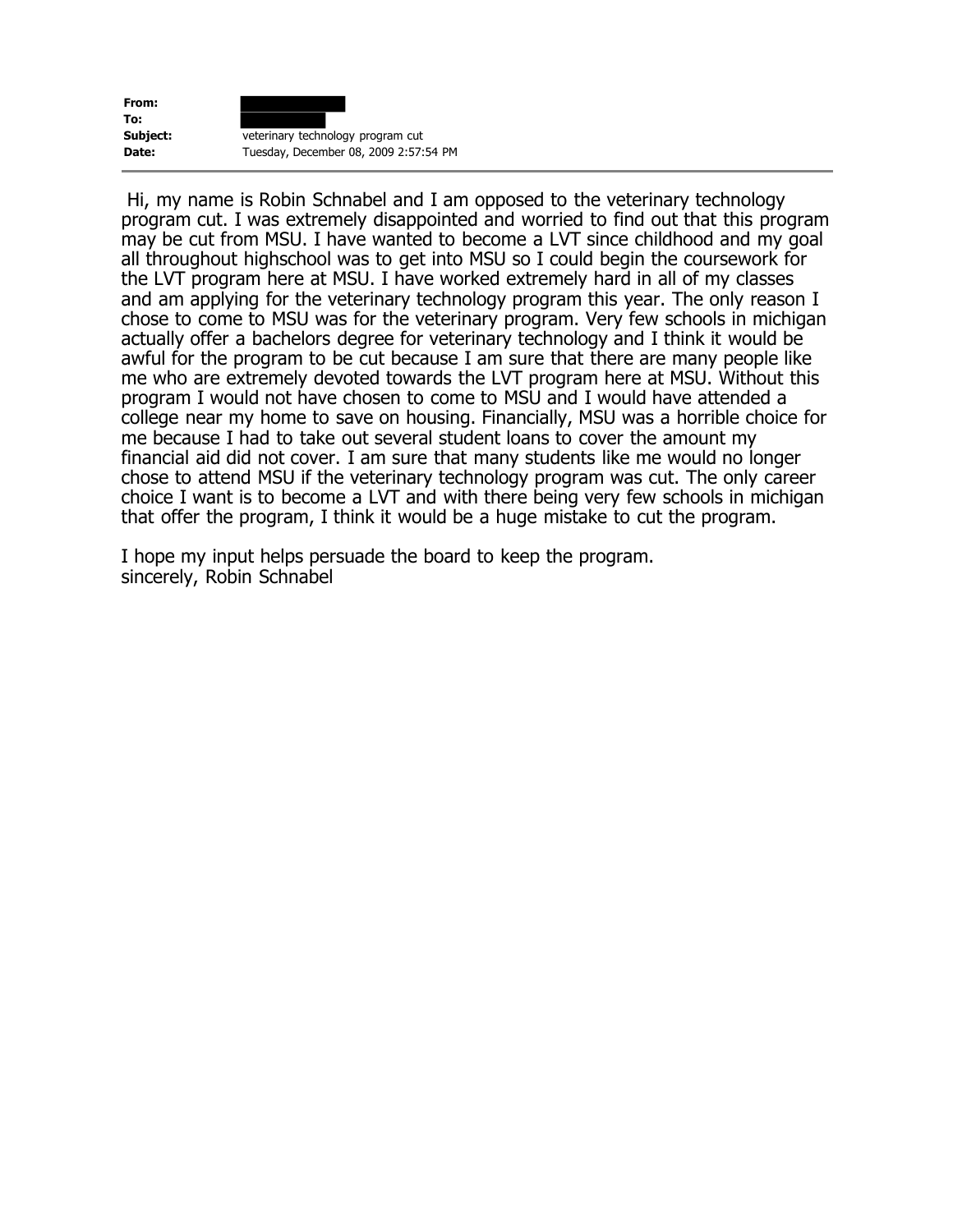**From: To: Subject:** vet tech letter **Date:** Tuesday, December 08, 2009 4:07:48 PM

#### hello,

 my name is Sara Mardeusz and I am going to apply to the vet tech program. I came to MSU for the Veterinary Technology because it is the only college in the state of Michigan that has a four year degree. I come from lower middle class family and I am paying for college. I already have a hard time paying as it is and if it were to be cut, I would have to move to another college that has a four year degree. It would be more expensive for me and it would mean I have to get even more loans to pay for college, which will put me further into debt. Michigan State was my first college choice and I got in, I would hate to transfer to another college to get another degree. Michigan state is suppose to have an excellent vet program. It seems foolish to cut a program that Michigan State is well known for, it does not make sense. If the program is cut then I have wasted my time and money and it would not just be me, but other people too. Michigan State is well recognized for their Agriculture and Veterinary programs, why cut them? It makes me sad to hear the Veterinary technology program is going to be cut . I worked too hard to get into Michigan State, it would seem that I just wasted my time and money here. I want to continue working hard for what I want most and that is to get a four year degree and help animals.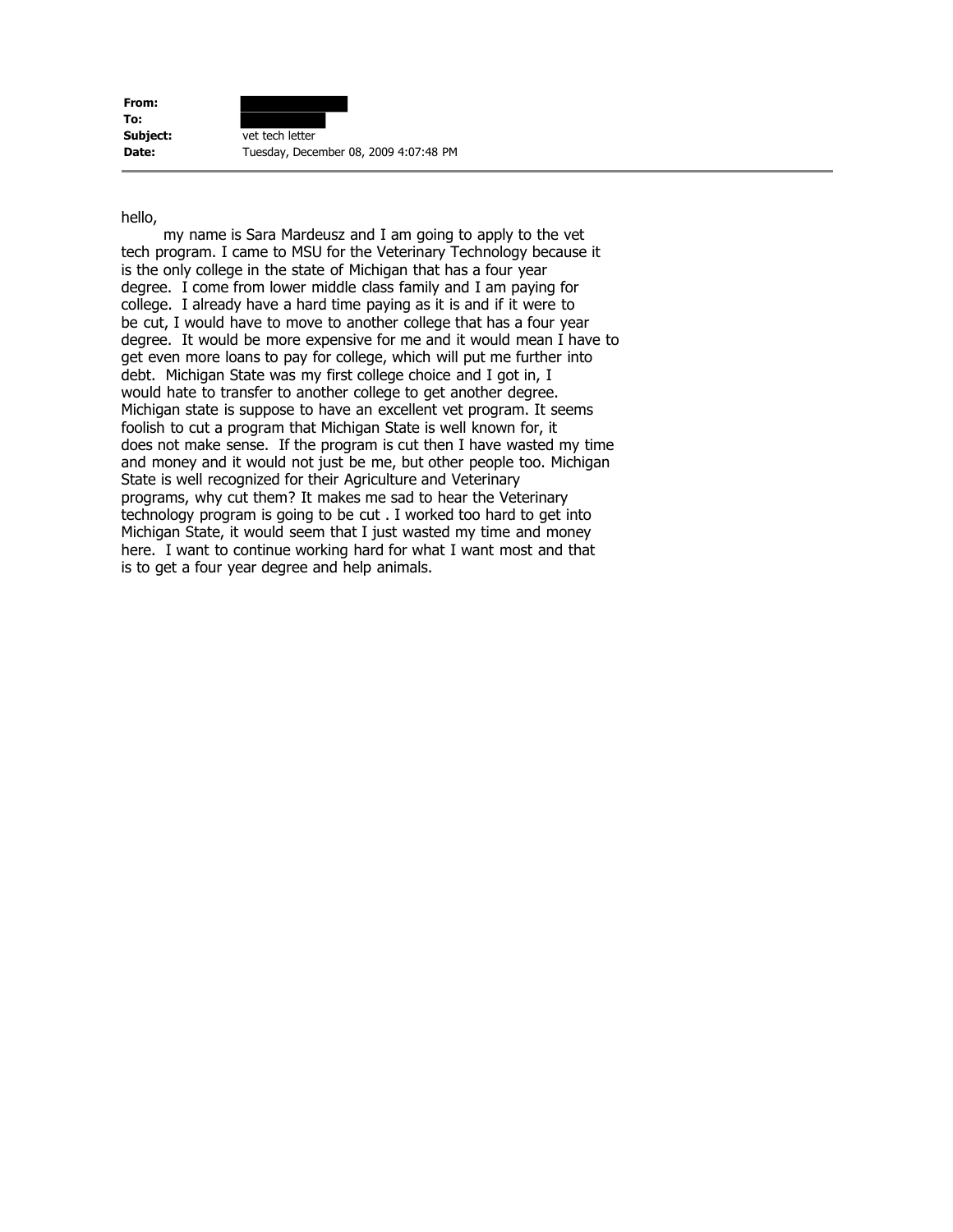**From: To: Subject:** MSU Vet Tech Program **Date:** Tuesday, December 08, 2009 6:09:58 PM

To whom it may concern,

 My name is Kellye and I am a first year Vet Tech student here at MSU. As you can imagine, the news of cutting the Vet Tech program is very upsetting for me. I was shocked to hear that this program is being considered for elimination, considering it's nationally known reputation for its execptional graduates. It breaks my heart to think that MSU may no longer have this program. All of the programs faculty dedicate themselves to this program and to their students. I have never seen or heard of a college program who cares so much about its students and gives their students so much personal attention like MSU's Vet Tech program. It's amazing how much these people care about us and what they do. This is one of the reasons why I chose to come here. Other reasons why I chose MSU over other colleges Vet Tech programs is its four year Bachelors degree option. No other college in MI offers that and that was important to me.

 MSU's techs have a outstanding reputation. They are trained exceptionally well for their field and they know what they are doing. I wanted an exceptional education, the best I could get, so I came to MSU. No other college in MI can come close to offering what MSU can. I deserve the best education so I came to the place where I was going to get it. MSU's Vet Tech students put their hearts and souls into this program because its what we love. We work very hard to succeed and strive to meet the expectations of the program. In the end we graduate with the highest board scores and with the knowledge and training to better help animals and make a positive contribution to the Veterinary Medical Field.

 If this program proceeds to be cut where are students going to go to get the education and training they need to be the best aid for Veterinarians? Cutting this program will be detrimental to MI veterinary practices and the Veterinary Medical field. There is a saying that explains how important Vet Techs are; Behind every good veterinarian is a GREAT vet tech". That couldn't be more true. Vet's need great techs behind them to make them who they are. You can't be good or successful with out the proper preparation and knowledge behind you. MSU's vet techs give that to Veterinarians.

So before cutting this amazing program I ask that you think twice. Do you really want to get rid of something that is so great at what it does? Something that has a nationally known, proven reputation? I thank you for taking your time to read my letter and I ask that this letter be provided to UCAP for their December 17th meeting.

-Kellye Nevel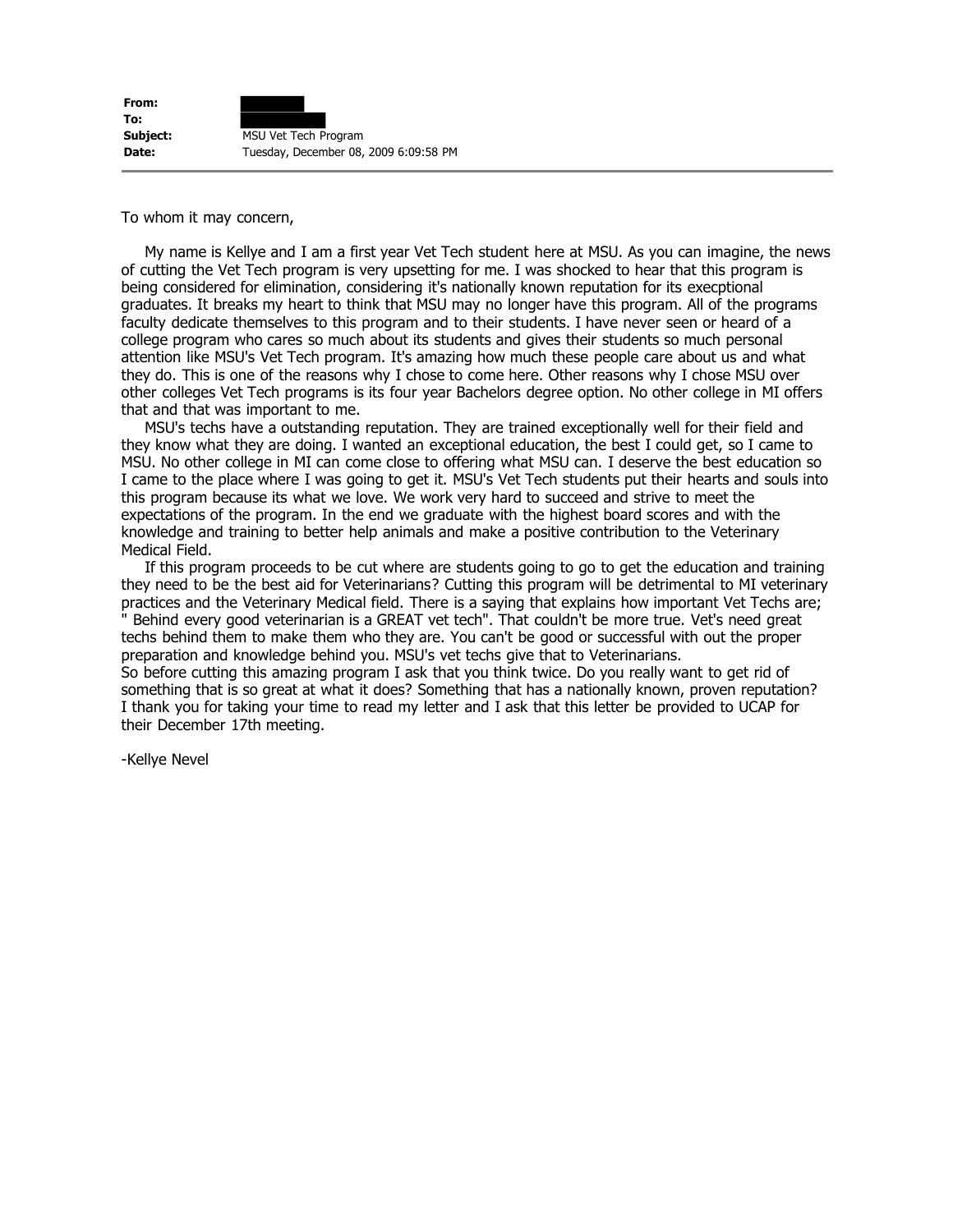**From: To: Subject:** Opposition to proposed Vet Tech program cut **Date:** Tuesday, December 08, 2009 6:40:24 PM

Dear Sandra Walther:

I am a current MSU Veterinary Student and hope that the Vet Tech Program will not be cut. Please provide this letter to the University Committee on Academic Programs for their meeting on December 17th. I choose MSU CVM because of its great reputation and part of that reputation and experience is having both DVM and Tech students work together in clinics. In practice, working with the technicians is a vital part of career life. I do would not want to miss out on working with the Vet Tech students when I am in clinics and think that all veterinary students should go through that as part of their training. I know that MSU CVM is a great school and the Vet Tech Program is part of that greatness! The MSU Vet Tech program should not be one of the things that are cut due to budgetary concerns. I strongly oppose the proposed cut. Thank you.

Jane Na MSU CVM Class of 2012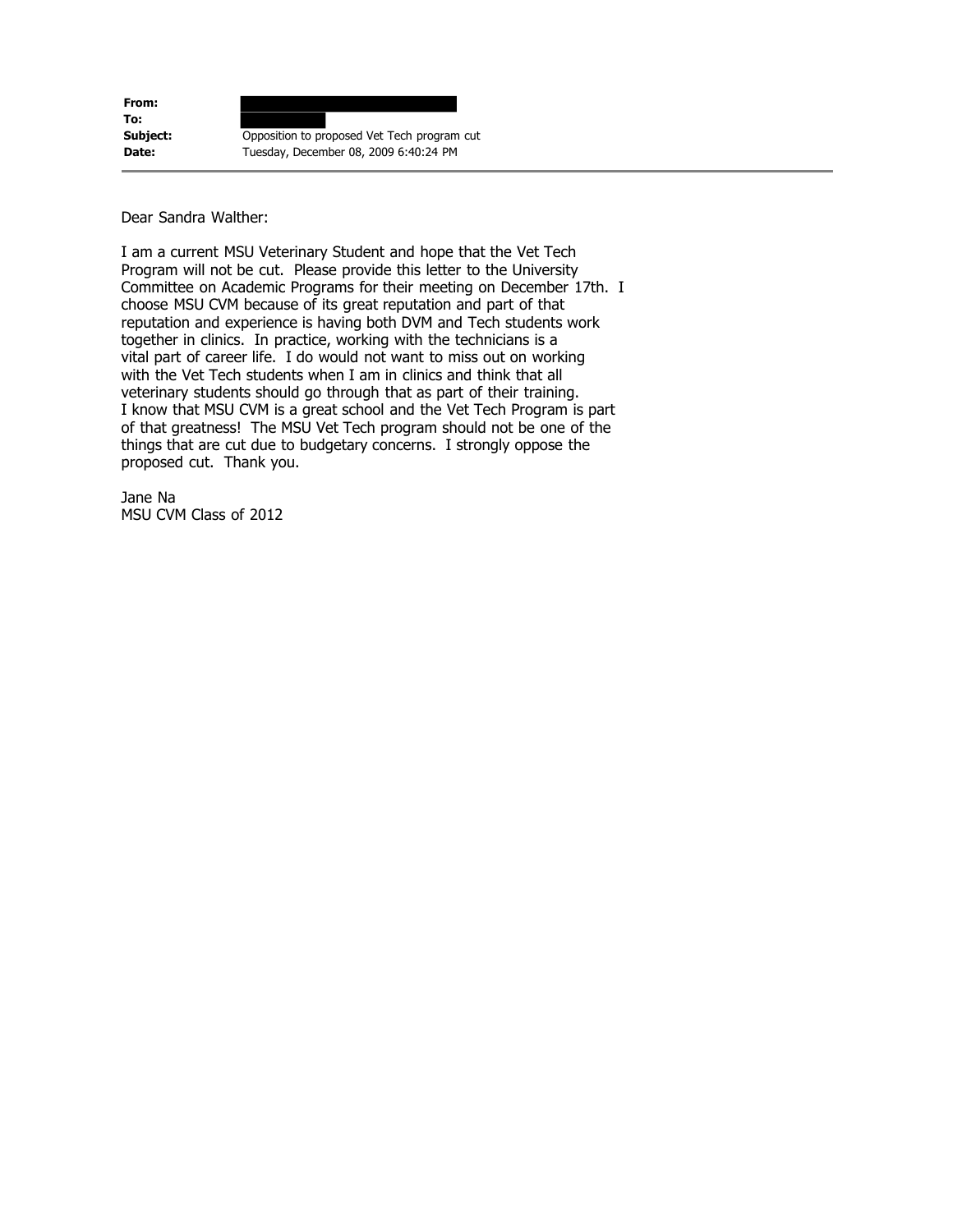**From: To:**



**Subject:** Letter for proposed cuts on December 17th"s Meeting **Date:** Tuesday, December 08, 2009 6:51:02 PM

My name is Chelsea Callow and I am a sophomore at MSU that is currently trying to obtain a bachelor's degree and then apply to the Vet Technology program this January. I decided to come to Michigan state originally to pursue a carrier in Veterinary Medicine because MSU is one of the top schools for this program, and the only Vet school in Michigan. I am also a resident of Michigan, and coming from a middle class family, out of state tuition was way out of my price range. Once at MSU I realized that Vet Technology suited my interests more than Veterinary medicine, and I was so greatful that MSU had the Vet Tech program so that I would not have to worry about transfering to a different college. I have also spoken with my previous employer and co-workers at MSU's Veterinary Clinic Pharmacy about my major change, and the fact that MSU wanted to cut the Vet Tech program. Our opinions were unannimous on whether or not MSU should keep this program. We believe that the students that graduate from MSU's Vet Tech program have alot more hands on training and skills, and are also able to adapt to the veterinary clinic environment better than graduates from other local Vet Tech colleges. The expectations for the Vet Tech program at MSU seem to be higher, which gives the students challenges to overcome and allows them to understand the hard work incorporated with Vet Technology to better prepare them for the real world. If this program is cut many students, like myself, will not be able to find appropriate programs for a major they wish to pursue. In conclusion I feel that the Vet Tech program at MSU will provide students with the best knowledge and skills to use after graduation, therefore, the program should remain open to MSU students.now and in the future.

Please take my thoughts in to consideration when deciding on cutting MSU's Veterinary Technology program

Thank you,

Chelsea Callow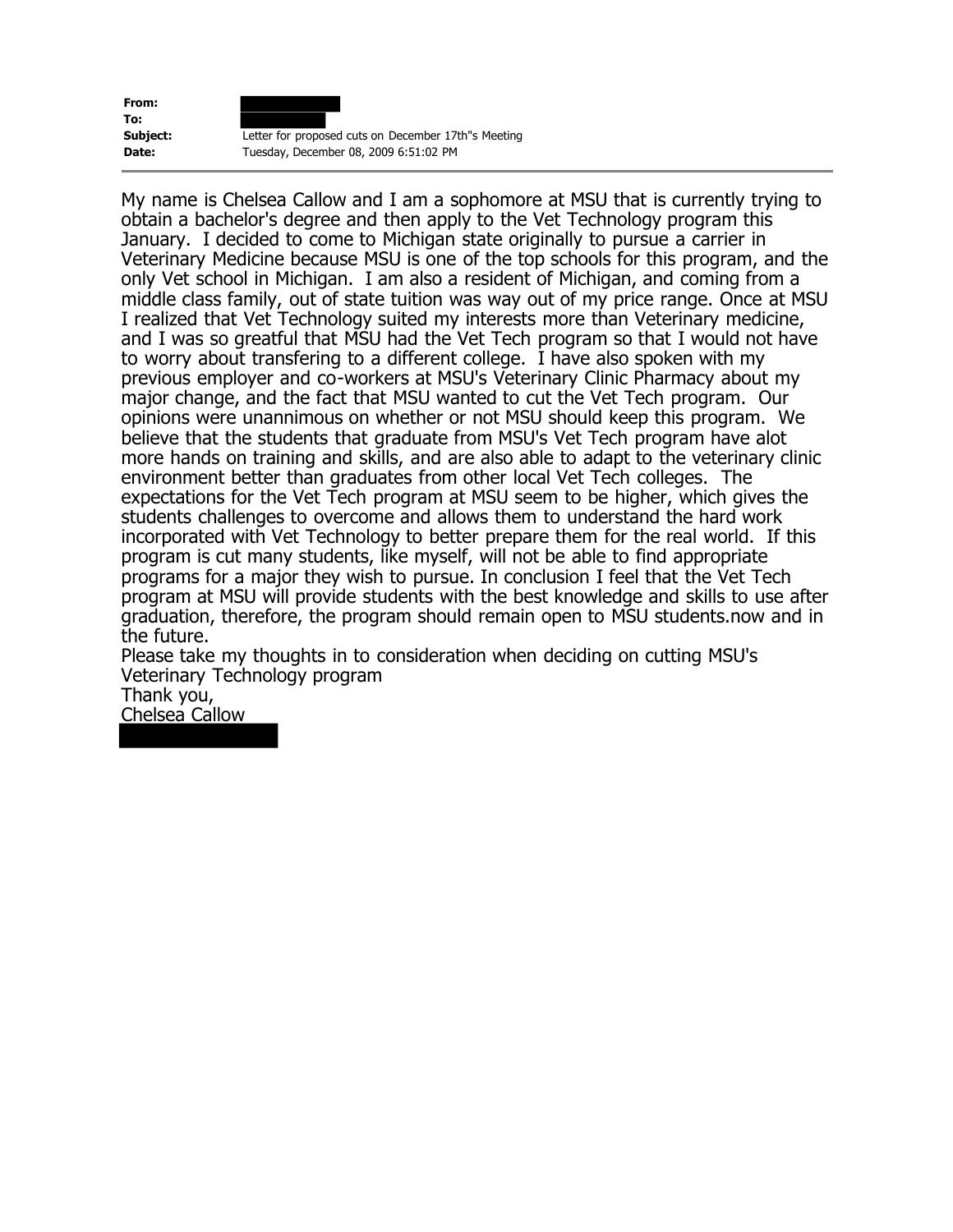| From:    |                                        |
|----------|----------------------------------------|
| To:      |                                        |
| Subject: | For UCAP 12/17 Meeting                 |
| Date:    | Tuesday, December 08, 2009 10:16:52 PM |

#### Mrs. Walther,

I am writing this letter so that it can be provided to the UCAP for their meeting on December 17th, 2009. I am writing this in regards to the proposal to cut the Veterinary Technology program at MSU.

I graduated from the Veterinary Technology program at MSU in 2005 with a bachelor degree. There are no other options in the area for a person to get a bachelor degree in the Veterinary Technology field other than the program at MSU. Having my bachelor degree allows me more options for my career - not only can I work in the clinic setting, but I have the option of going into the laboratory field, becoming a rep for food or drug companies, or working in research. These types of jobs require a bachelor degree, and without being able to get this degree at MSU, I would not be able to obtain these types of jobs. With the lack of jobs in this day and age, every advantage a person has to further qualify for a job is a huge benefit.

The way that the Veterinary Technology program at MSU is run is also a reason that I am so glad I chose to go through this program, and why I continue to refer future vet tech students to the program. It is a close knit group of people, and the teachers truly care about you, not only as a student, but as a person and a friend. By the end of my time at the program, I felt like we were a family. There is also no other program in the area that allows you to do rotations in a teaching hospital working next to some of the best doctors and veterinary technicians, as well as working alongside veterinary students. I feel that by working with the veterinary students, I was able to gain an appreciation of what they had to go through, and I believe that they did the same with us. This allows for these students to go out into the working field better able to work together as a team and understand each other well. I also was able to see a lot more things working in the teaching hospital than I could ever hope to learn doing an externship at an average clinic, as most veterinary technology students from other programs have to do. I was able to do rotations in specialized areas such as dermatology, large animal anesthesia, parasitology, orthopedics, and rehabilitation, among others. I was also able to focus an entire 3 weeks on one specific area of my field at a time, such as anesthesiology (where I performed the anesthesia for an open heart surgery - who gets to do that!), general medicine, large animal medicine, general surgery, etc. I feel that by getting hands-on experience one area at a time, I was able to see so much more and learn so much more just in 3 weeks than I would in 3 months in any other program's externship. If the Veterinary Technology program at MSU is cut, it will be a huge loss to the veterinary community. So many great technicians and technologists come from that program, and start in the field already experienced and comfortable with their job. I can speak from experience as to the surprised comments that were made at my first job out of school as far as how much I already knew and that I was able to jump right in and do what other techs took years to be comfortable doing. I was able to place a central line at the first teaching seminar held at my new job when no one else there knew how, and I believe this was just a couple months into my new employment. While other programs do teach the same basic skills and knowledge as the MSU program, no other program sends out their graduates with so much experience, confidence, and hands-on learned knowledge as MSU's Veterinary Technology program. The veterinary community will definitely be negatively affected if this program is cut. While the economy is hurting, and I understand that cuts do need to be made for the university to survive, I hope that you can see that this is not the right kind of cut to make to affect all of our futures positively. There is no other program out there for veterinary technicians that can compare to MSU's program, and it would be a very big mistake to cut this program. Thank you for taking the time to read this email. I hope that I am able to portray to you just how important this program is with my experience both as a student in the program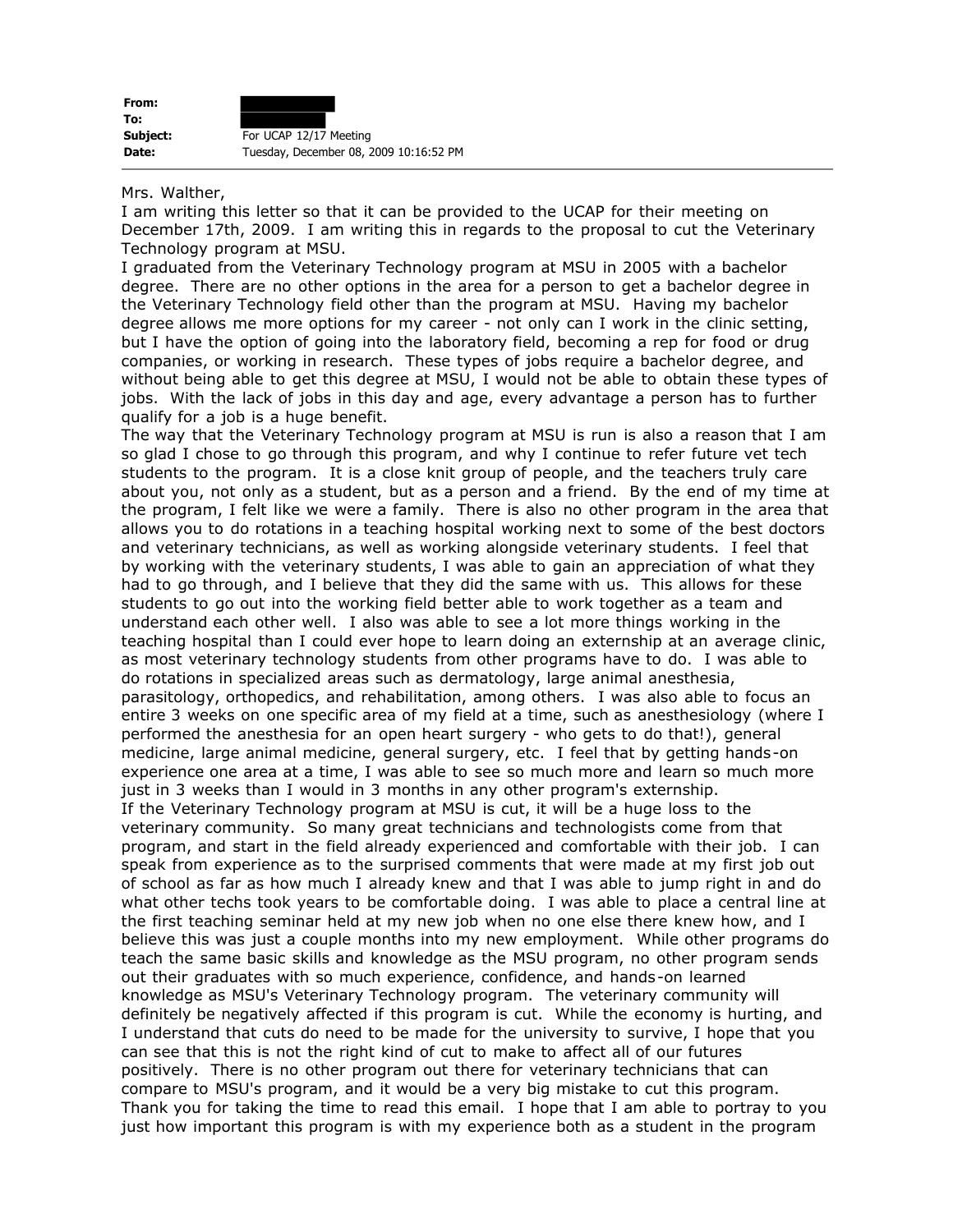and as a graduate in the working field. I hope that decisions can be made to achieve what the university needs, but also what the veterinary community needs by keeping this program running. Thank you, Michelle Wietecha Hale, LVT

Get gifts for them and cashback for you. [Try Bing now.](http://www.bing.com/shopping/search?q=xbox+games&scope=cashback&form=MSHYCB&publ=WLHMTAG&crea=TEXT_MSHYCB_Shopping_Giftsforthem_cashback_1x1)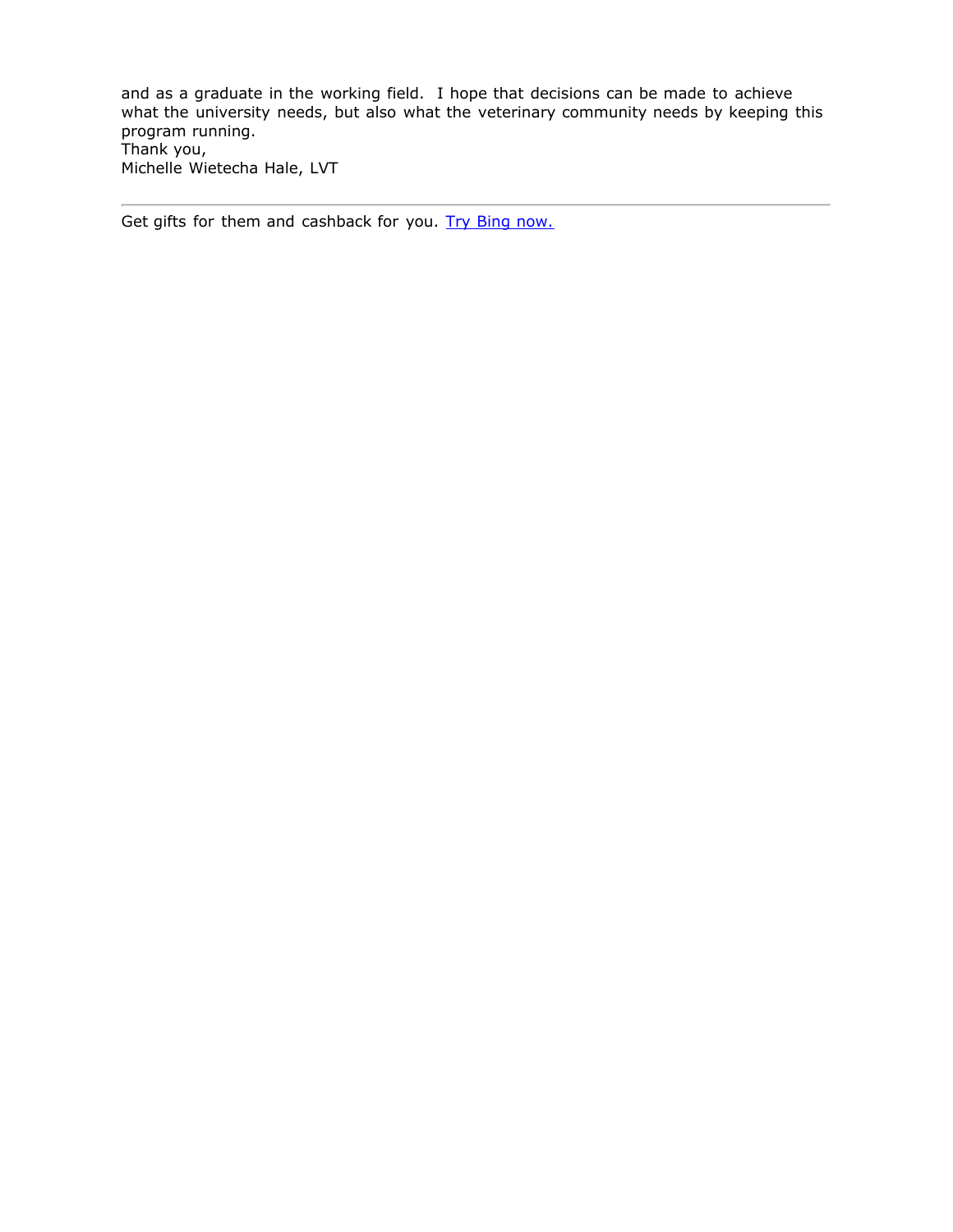**From: To:**



## Hello,

I am Ashley Gonsler and am a veterinary technology major here at Michigan State University. I have always know I wanted to be in the veterinarian technology field. Last year when weighing my options for college, I told myself that if I was accepted into MSU, then I would pursue my dream of becoming a veterinarian technician. I had many acceptance letters and scholarship money for other colleges but I still had my heart set on MSU. Finally, I received my letter of acceptance into MSU for a veterinarian technology major and I started visualizing my dreams coming true. I knew that if I was going to pursue this dream I had to go to the best school in Michigan for my field and there was no doubt that MSU was the best. Even though I will have a lot of debts in loans to pay off, I continue to keep my head up and visualize myself graduating from MSU with a degree in veterinarian technology and be able to get a good job because of where I graduated from. When I first heard of the possible cut of the program I was deeply saddened. People have said it was because you can go to community college and get the degree from there, but it's no where near the same. I have worked so hard to get where I am today and I refuse to get my degree at a community college not because they aren't legitimate, but because I believe that when pursuing a dream, one must be challenged and strive to do their best; the veterinary technology program at MSU is the best and will have much more weight in the job field than a community college. I am not sure what I will do if this program is cut because I can't afford out of state tuition to go to another school, like Purdue, with a great program. The main reason I am here MSU is to pursue my dream in veterinary technology. I ask you to please consider my situation and others who are in the same predicament as me before you cut the veterinary technology program. Thank you for your time.

Sincerely, Ashley Gonsler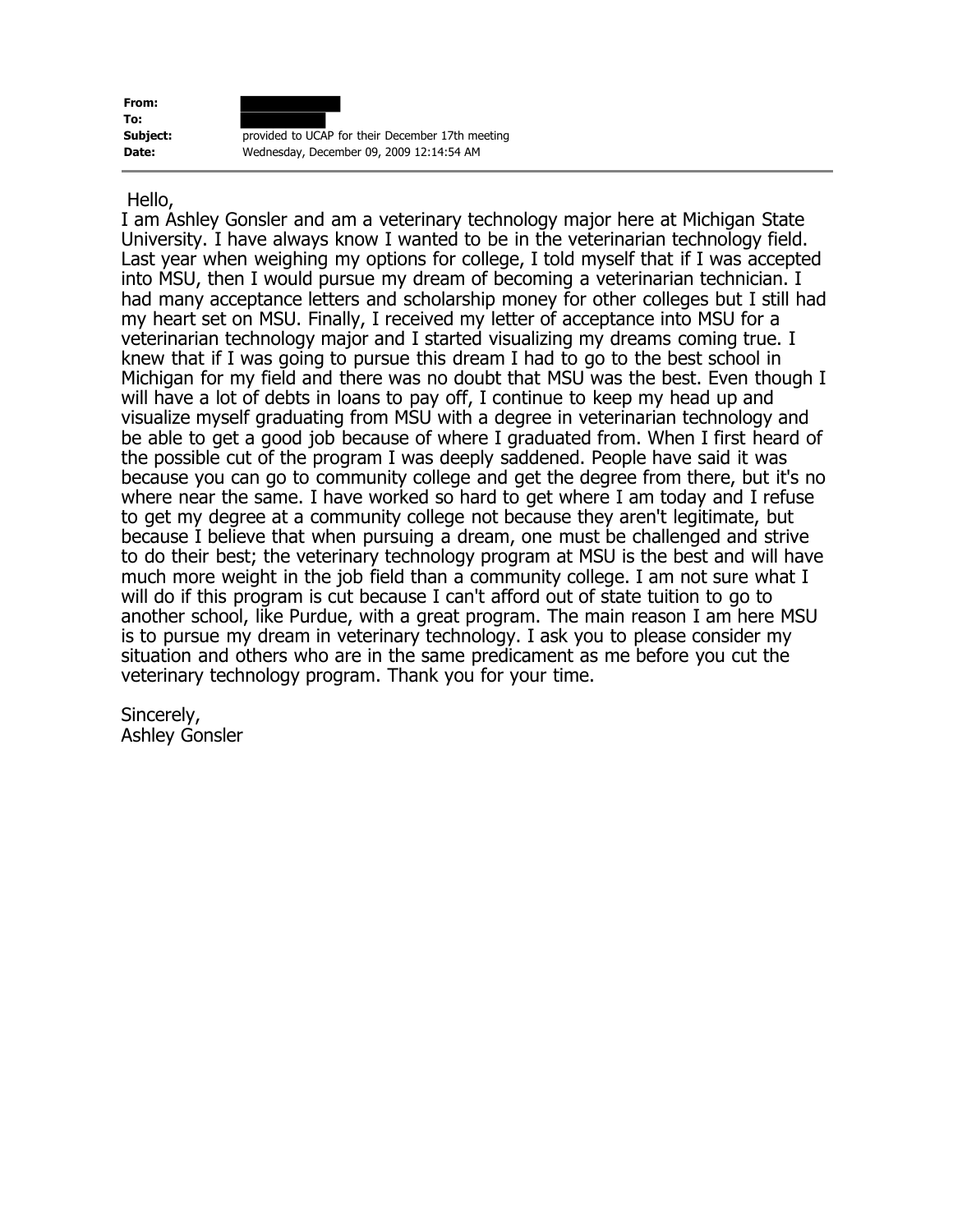### To Whom It May Concern:

There are many reasons I have chosen to come to MSU for the Veterinary Technology Program. MSU's Veterinary Technology Program is number 1 IN THE NATION. Veterinarians throughout my hometown (Kalamazoo) that I had contact with before beginning my education here at MSU, constantly told me that they would hire a graduate from this program in a heartbeat. Being a student of MSU as well as of the College of Veterinary Medicine has given me an amazing perspective of the educators here. It is inherently clear that the teachers of this program care so much more for their students, and that their students are ACTUALLY LEARNING the material, rather than just passing the exams, unlike many general university courses I have taken at MSU. Being a part of this program has completely changed my view of learning.

When the students were first told of the possibility of the cutting of our program, the response was of both great sadness and anger. Several students even began crying, even though our class was told we would still graduate. This program is something everyone involved feels very passionately about, we all love animals, we all love what we do, or what we aspire to do. It upsets me greatly to think that other students may not have the opportunity to have the experience that I have, with such a dedicated teaching staff. Losing the number one Veterinary Technology program in the nation would be a nightmare for our profession. This program means a great deal to everyone who is involved in any way, PLEASE don't take this away from us. If this program is cut, all of us will be broken hearted, however I would like you to know, you cannot break our spirits, we are hopeful, we are passionate, we love our future jobs, we love this program, we are willing to fight for it.

Thank you for your time, Emily Philipp-Petrick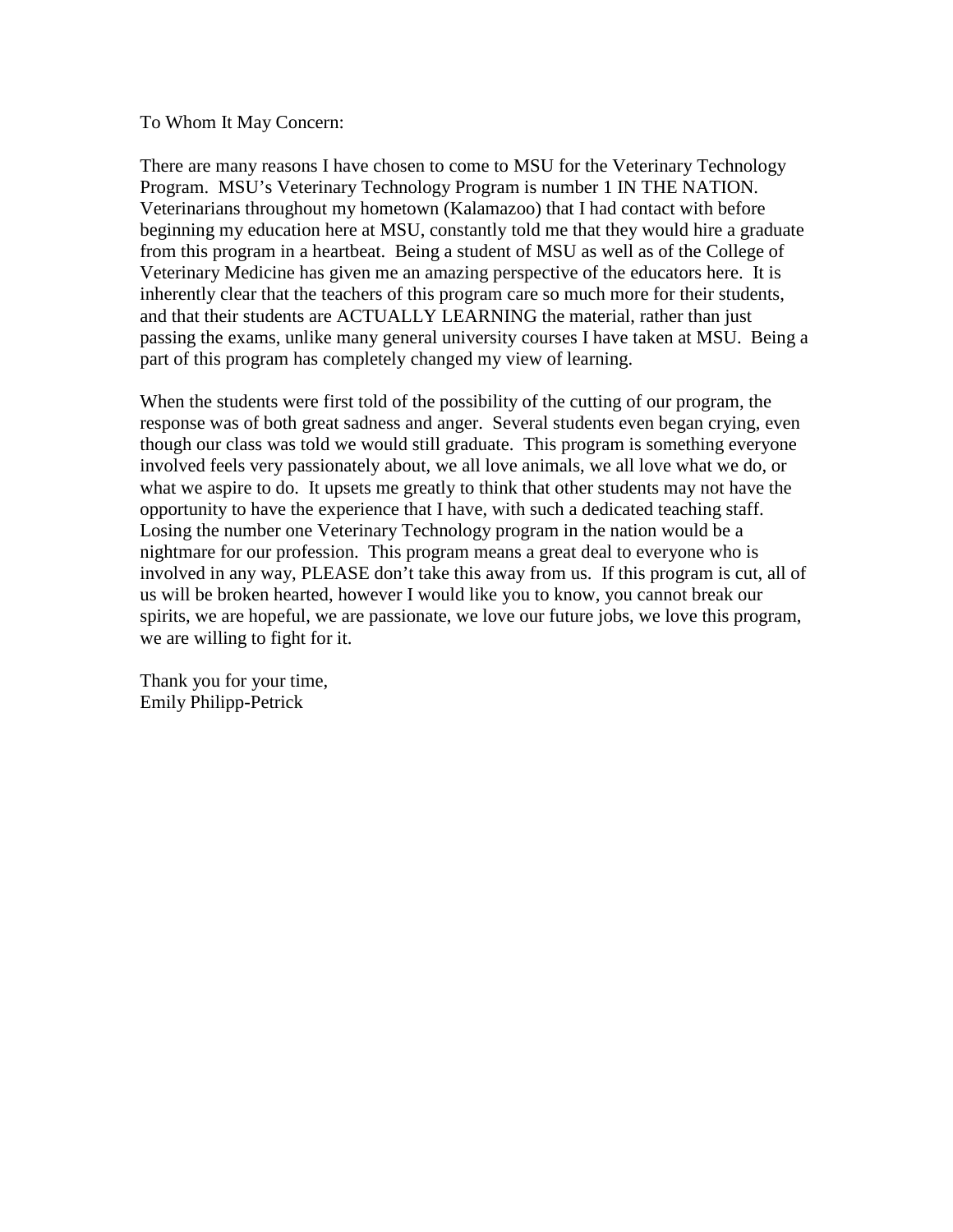| From:    |                                         |
|----------|-----------------------------------------|
| To:      |                                         |
| Subject: | Vet Tech Program being cut              |
| Date:    | Wednesday, December 09, 2009 9:46:02 PM |

Dear University Committee on Academic Programs,

I am a freshman at MSU. I chose MSU because I heard it had a great veterinary program. When I got here my academic adviser convinced me to follow the veterinary technology program. If the vet tech program were to be cut then I do not think I will be able to continue to go to MSU. I will have to find another college with a veterinary technology program. I really hope it does not come to that because I really like MSU so far. I really want to finish my education at this college. Please do not cut this program.

Student and Vet Tech Major, Jakob Lotz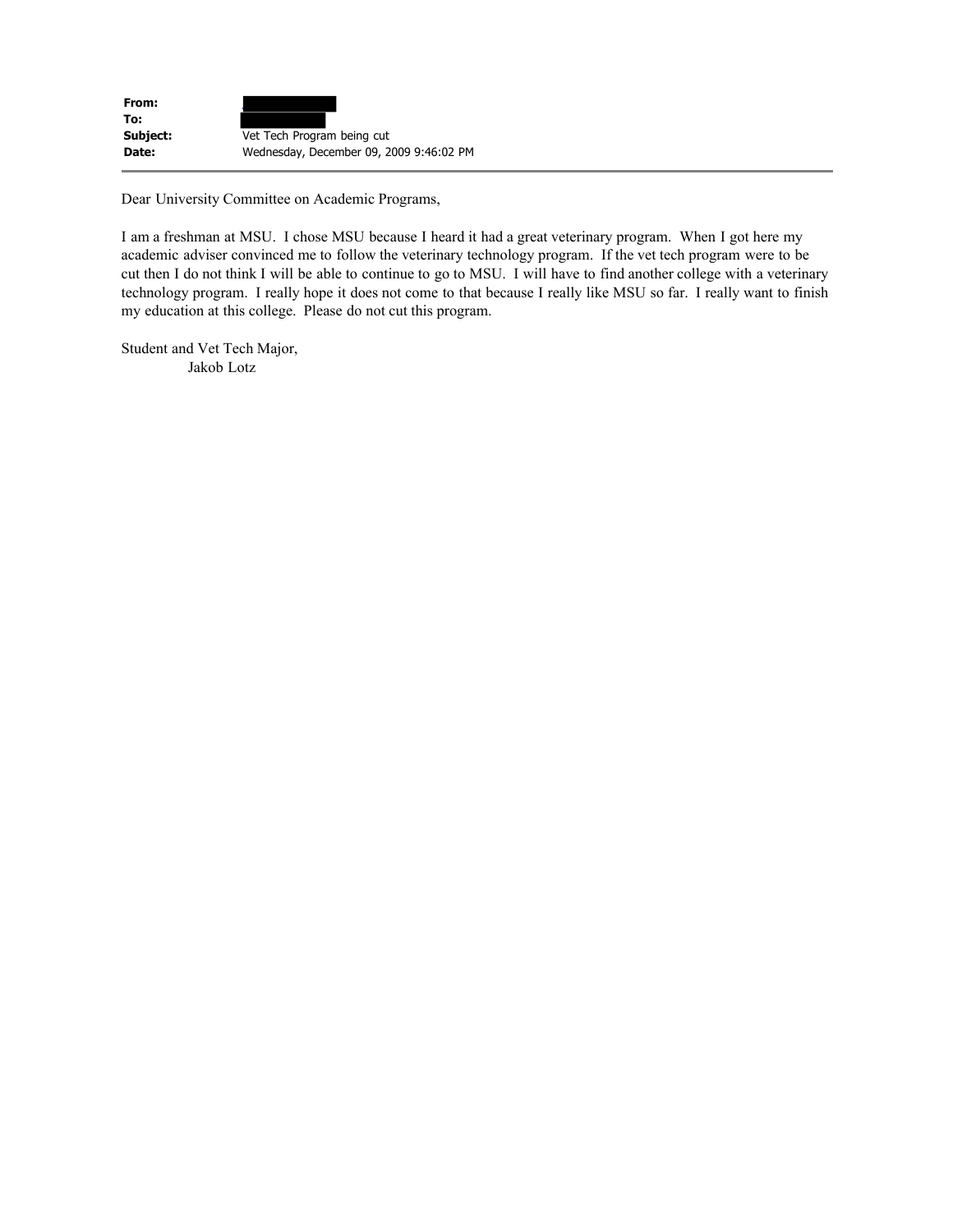## *Edward G. Foster, D.V.M., P.L.L.C.*

316 Beech Street Charlotte, MI 48813-1006

Home: 517-543-3041 Cell: 517-230-7998 Fax: 517-543-3041 email: [ed@fosterdvm.com](mailto:egfoster@cablespeed.com)  $\_$  , and the set of the set of the set of the set of the set of the set of the set of the set of the set of the set of the set of the set of the set of the set of the set of the set of the set of the set of the set of th

11-23-2009

Dr. Christopher Brown, Dean, College of Veterinary Medicine, MSU, E. Lansing, MI 48824

Dear Dean Brown:

I am writing in regard to the recent decision that has been proposed to the MSU Board of Trustees to discontinue the Veterinary Technician program at the CVM. It was very disappointing to me when I heard of this decision and it would be my hope that it isn't too late to reconsider this program's demise at the CVM and MSU.

The Veterinary Technician program at MSU has been one of the premier programs in the US and one of the reasons that I have always considered the CVM at MSU one of the top five programs in the US. To me, doing away with this program to balance your budget would be one of the biggest travesties that have occurred in my 46 year career.

I have been asked along with two of my classmates to serve on the committee for the class of '63 to help raise funds for the Centennial celebration for the CVM next year. If the decision to drop the Veterinary Technician program isn't reversed, I will personally have a difficult time contacting one third of my classmates asking them to support the celebration.

Having served on the Michigan Board of Licensing for Veterinary medicine for 7  $\frac{1}{2}$  years, and the last three as the chair, I can strongly testify that the graduates of the MSU Veterinary Technician program had almost a 100% pass rate and far outshined the graduates of the other programs in the state. If I were in practice full-time and had a candidate from all four institutions that were all equally qualified, the MSU graduate would be offered the job. I personally think those that make the final decision should consider the long-range affect this will have on our profession and on the overall support of the profession outside of the walls of MSU.

It is my understanding that the line item in the budget for the Veterinary Technician program is less than \$500,000 and that fees alone bring in between \$900,000 and \$1,000,000. Personally, I think you stand to lose far more than that in financial support from those of us not connected to the University.

Not knowing all the things that go into making this sort of decision makes it very difficult to know what is the best answer. However, knowing that the three major individuals who are in line to make this momentous decision are all of food animal expertise, I would strongly urge you to consider the effect this will have on those of us who are in the companion animal practice and how that is going to affect all of us.

I have four of my former technicians working at the CVM at the present time, and I strongly urged them to take the positions at MSU when they were offered because I felt this was a great career change for them and would strongly enhance their own personal careers. I would have a very difficult time making that recommendation in the future if the program is dropped at MSU.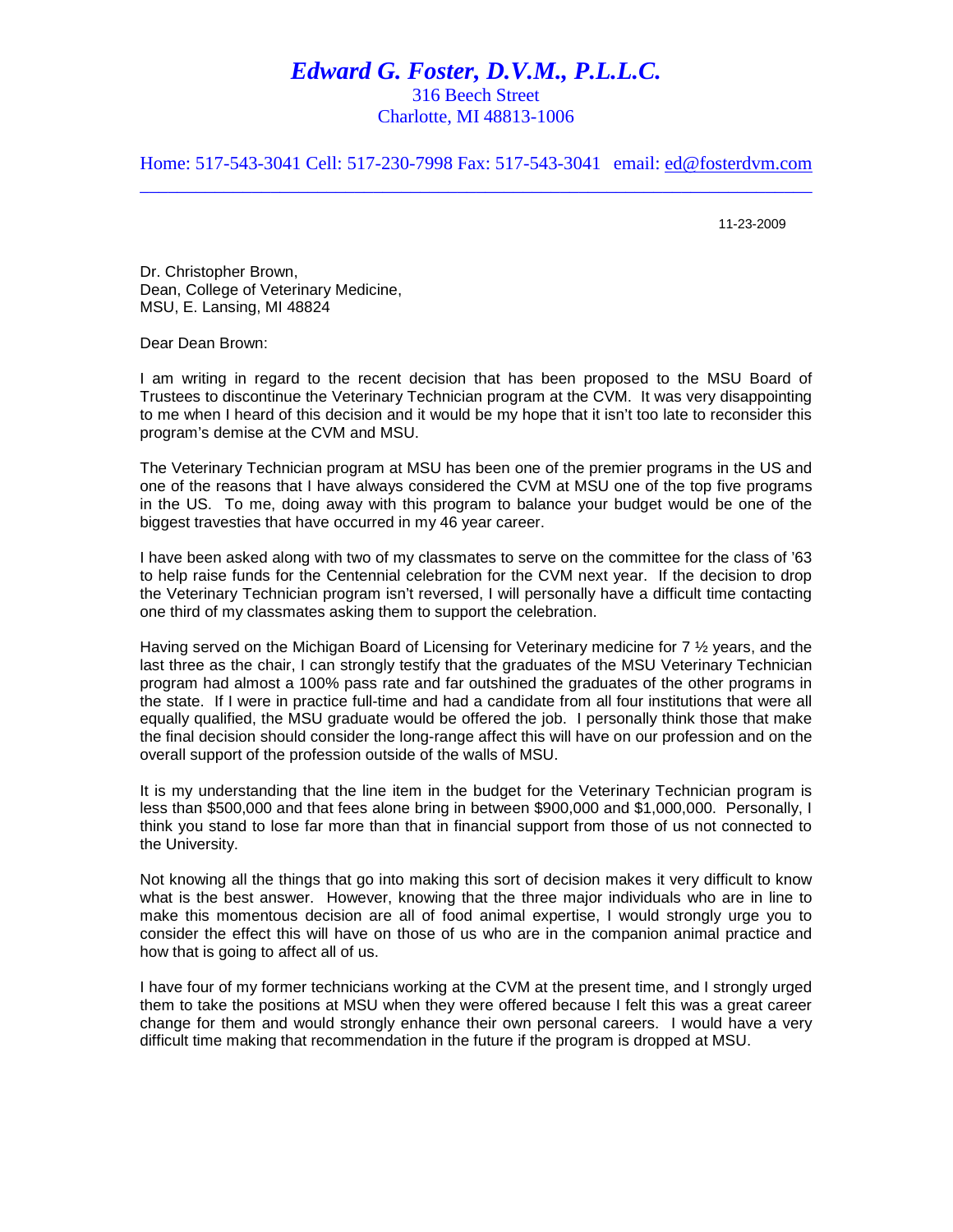# *Edward G. Foster, D.V.M., P.L.L.C.*

316 Beech Street Charlotte, MI 48813-1006

Home: 517-543-3041 Cell: 517-230-7998 Fax: 517-543-3041 email: [ed@fosterdvm.com](mailto:egfoster@cablespeed.com)  $\_$  , and the set of the set of the set of the set of the set of the set of the set of the set of the set of the set of the set of the set of the set of the set of the set of the set of the set of the set of the set of th

Having practiced small animal medicine for over 46 years now, I can very emphatically state that I could not have provided the quality of service to my patients and clients that they expect if I didn't have the benefit of having an MSU graduate Veterinary Technician on my team. Studies have shown that those practices that provide the best care and have the greatest income all have technicians working for them, and they provide much better care. I can honestly say I would most likely higher a technician before adding another veterinarian in this tough economic time.

One more thing that is important for MSU and CVM to take into consideration. While we have three other programs going in the state to train technicians, only those that graduate from MSU have the best qualification. I have personally worked with technicians from two of the other programs and it isn't the same. Also, I have had Baker students observe in the practice that I'm currently working at and they are not as well informed and trained as MSU students. I don't believe the can get the same hands on training that comes from working side by side with the clinicians at the CVM.

Thank you for your consideration in this very important decision and with the hope that the correct one is made for the CVM and MSU.

Sincerely,

Edward G. Foster, DVM

cc: Provost Kim Wilcox cc: Jim Lloyd, DVM, PhD. cc: David Sprecher, DVM,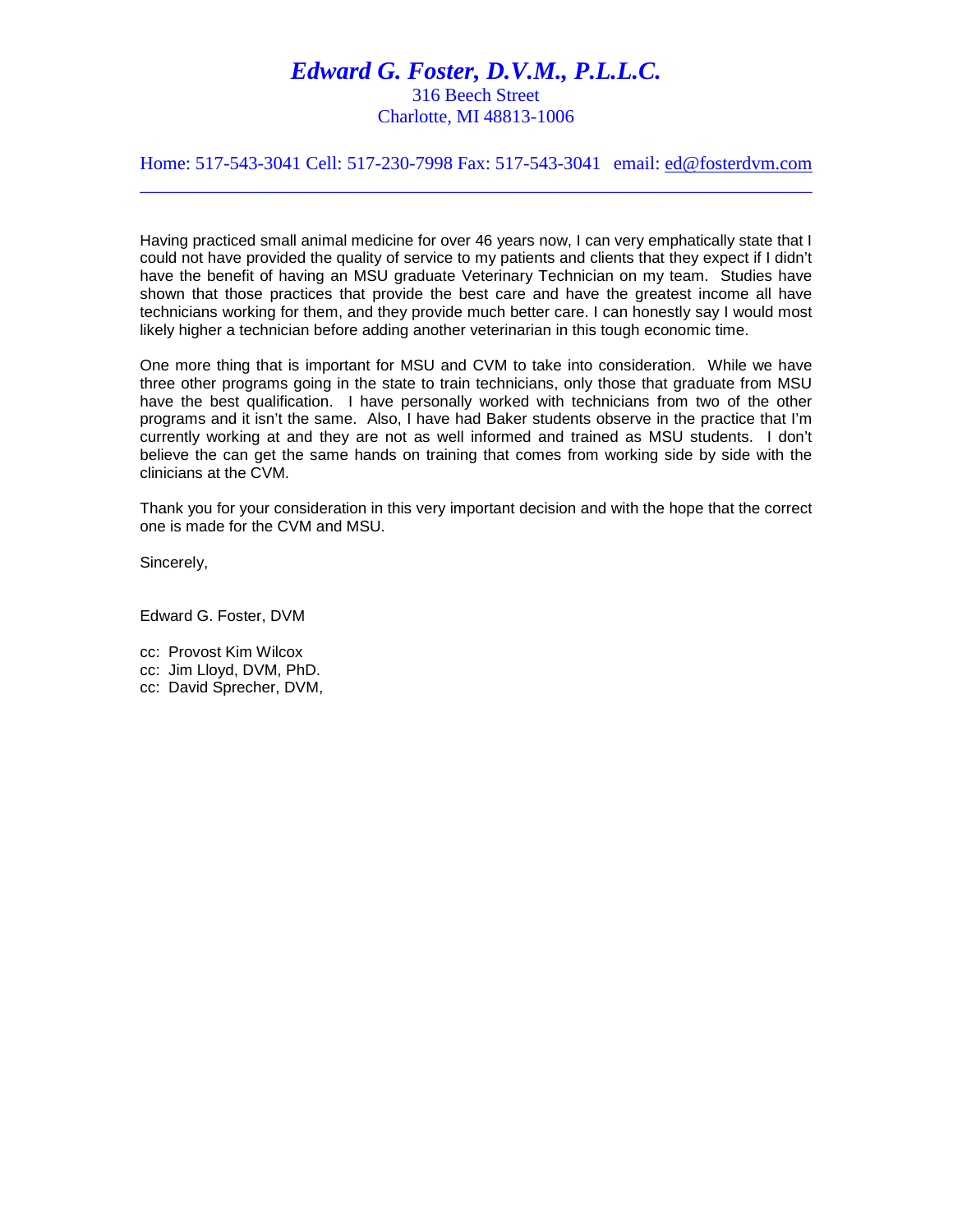December 8, 2009

University Committee on Academic Policy Michigan State University East Lansing, MI 48824

Dear Committee members:

I am writing in protest of the recent proposal to terminate the Veterinary Technician Program at Michigan State University. As a licensed veterinary technician who has worked as a veterinary technician for 32 years and currently serves on the AVMA's Committee on Veterinary Technician Education and Activities (CVTEA), I urge you to consider the impact that termination of MSU's Veterinary Technician Program will have on the veterinary profession.

The veterinary technician program at MSU was one of the first, if not the first, to meet the high standards of program accreditation which set the bar for all veterinary technician program that followed. The quality of education that graduates of MSU's program receive surpasses that of many other programs as shown by the exceptional passing rate on the Veterinary Technician National Exam year after year. Students within the MSU program are enrolled in one of only two technician programs in the nation that is affiliated with a college of veterinary medicine, which gives those students a distinct advantage over students in other programs by having exposure to multiple disciplines, techniques, expertise and state of the art equipment. Many of the graduates of Michigan's technician program continue to work at the veterinary teaching hospital upon graduation which is a distinct advantage to the VTH.

Nationally, there continues to be a shortage of veterinary technicians, despite the increase in veterinary programs in the United States. Michigan State's Veterinary Technology Program graduates more than 30 students per year with a quality and level of education and technical exposure not seen in other programs.

In my years working as a veterinary technician, I have had the good fortune to work with MSU graduates, and their level of knowledge exceeds that in several areas over other technicians. It would be a shame for the veterinary profession to lose that.

I encourage the committee to carefully consider the loss to the profession, those students wanting to enroll, and to Michigan State by terminating the Veterinary Technology Program and to explore means to keep it alive and viable.

Sincerely, Debbie Danforth, LVT Vermont Veterinary Surgical Center 35 Clay Point Rd. Colchester, VT 05446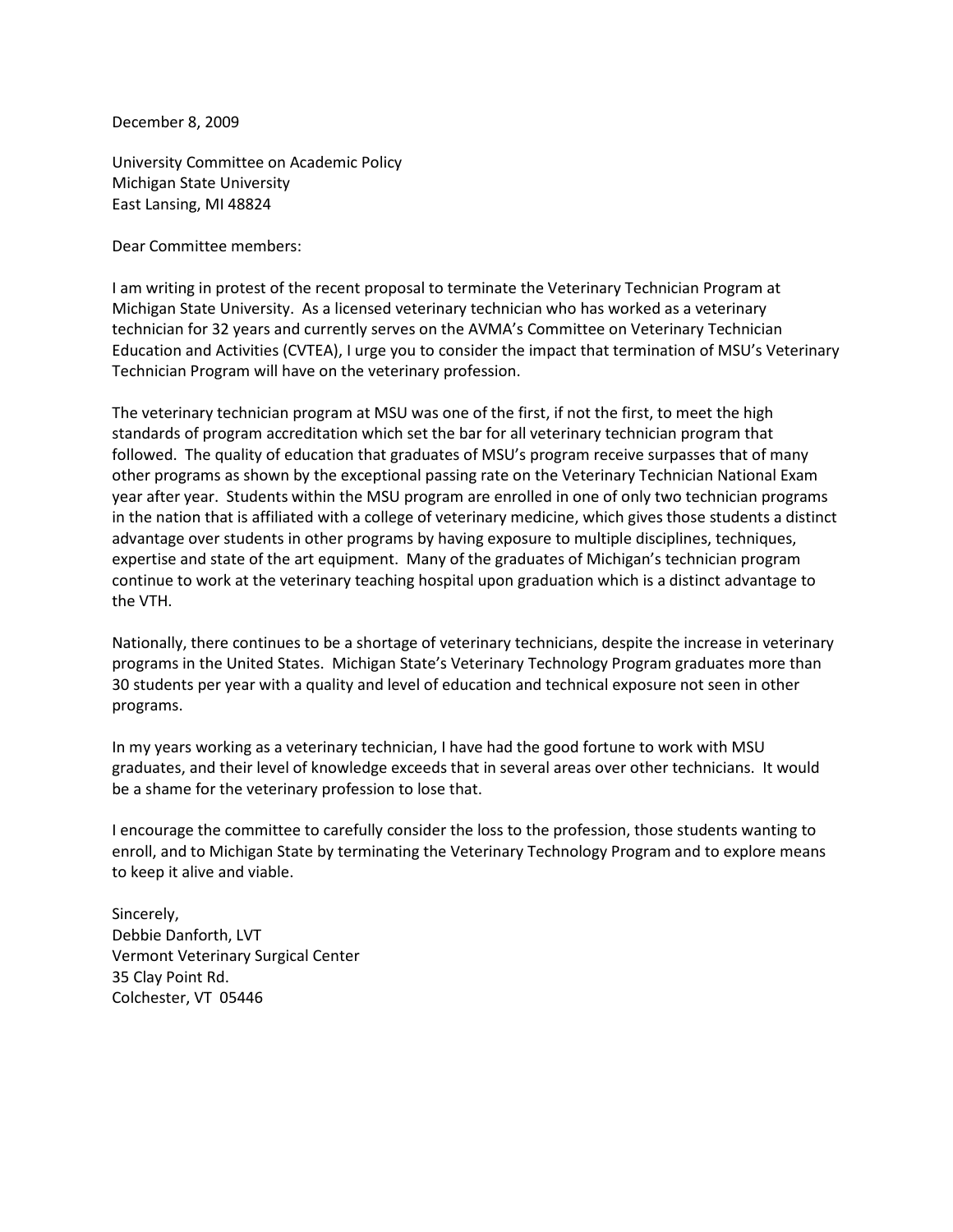Dear Ms. Walther;

I am writing to ask that the Veterinary Technology program at MSU NOT be eliminated, and I ask that you please provide my letter to UCAP for the upcoming December 17 meeting.

I decided to change professions at the age of 38 and am about to graduate from the Veterinary Technology program. I have already taken my boards and have passed both national and state examinations. I chose MSU for my degree for one reason only, and that was for the excellent reputation of the Veterinary Technology (Vet Tech) program. Many of my classmates moved to East Lansing from homes hours away or even from other states after researching the different Vet Tech programs, and they chose MSU for the same reason  $-$  to get a top notch education.

This program is nationally known and recognized to be first rate. I listened to Dr. Brown's speech at the Vet Tech graduation last year and this year, and he spoke of what makes a veterinary hospital or clinic successful. He said the successful hospitals have a ratio of 3 technicians per veterinarian, while the least successful have a ratio of 1 technician per 3 veterinarians. If MSU has the number one program in the country, (and I believe they do!), and an excellent college of Veterinary Medicine and refuses to support this profession, I'm afraid the message will be sent that this profession doesn't deserve to be recognized. The program is also important in teaching the veterinary students how to work with technicians and our role in their future practices. The community and surrounding areas need not only great veterinarians but also excellent technicians! MSU should be willing to educate technicians just as they are willing to educate veterinary students, especially since the two careers work so closely together. This program also has more applicants than MSU can even accept, so it isn't like this is dying out or generates no interest.

If MSU wants to send the message that technicians aren't important, please consider this. Nobody would check into a hospital knowing that their doctor would be performing their surgery, monitoring their anesthesia and would be responsible for nursing care without the benefit of help from nurses. The same holds true for your animals, and without colleges accepting the importance of this profession and supporting it, this is what your furry friends will be looking forward to down the road!

Respectfully,

Ann Schaefer Vet Tech Class of 2009 (and VERY proud of it!)